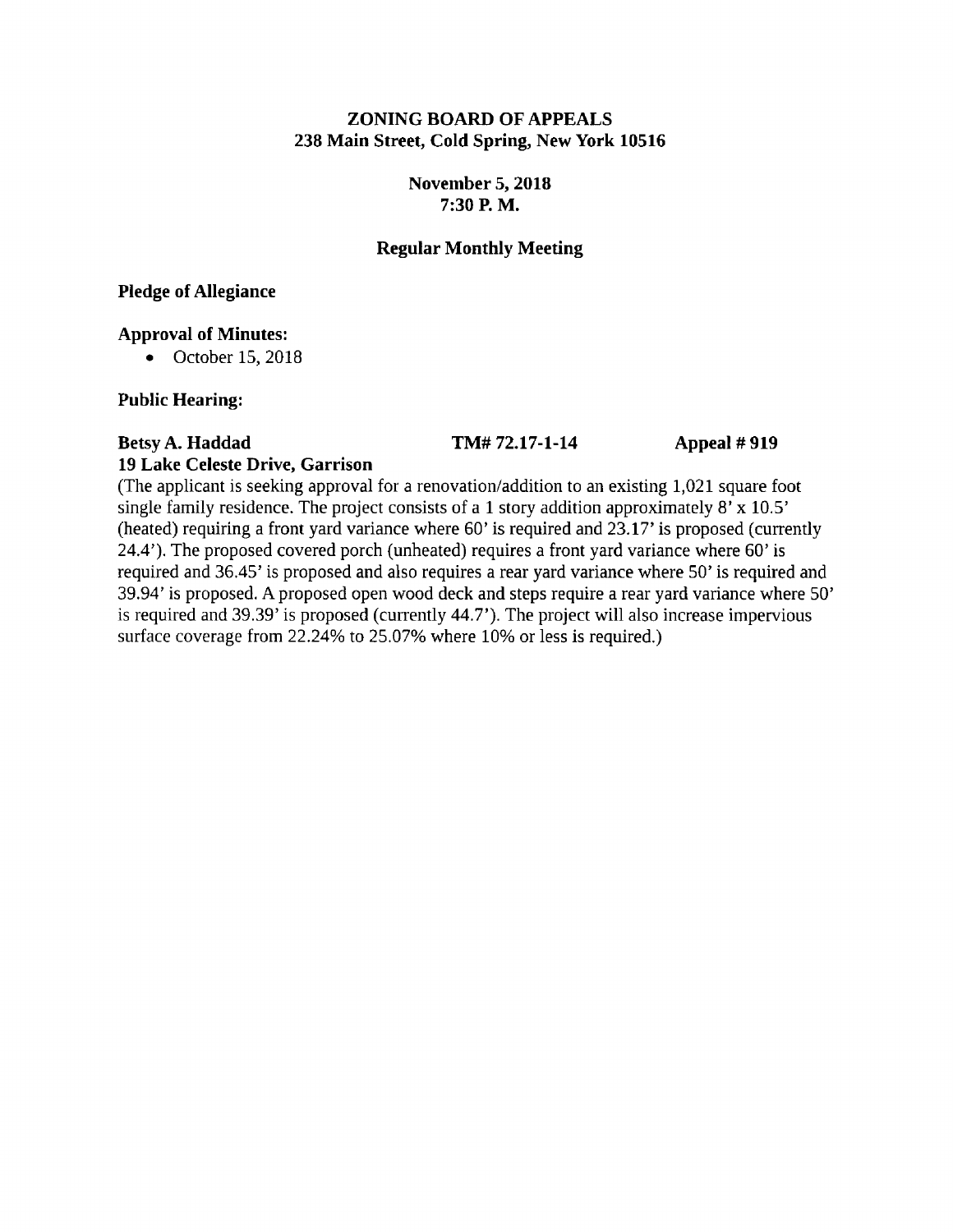#### **ZONING BOARD OF APPEALS October 15, 2018 MINUTES**

The Zoning Board of Appeals for the Town of Philipstown held their regular monthly meeting on Monday, October 15, 2018, at the Philipstown Town Hall, 238 Main Street, Cold Spring, New York.

| <b>PRESENT:</b> Robert Dee |                        |        | Chairman                   |
|----------------------------|------------------------|--------|----------------------------|
|                            | <b>Vincent Cestone</b> |        | Member                     |
|                            | Paula Clair            |        | Member                     |
|                            | Granite Frisenda       | $\sim$ | Member                     |
|                            | Leonard Lim            |        | Member                     |
|                            | Adam Rodd              |        | Attorney (Drake Loeb PLLC) |

**\*\*PLEASE NOTE that these minutes were abstracted in summary from being present at the meeting and sound recording. If anyone should seek further clarification, please review the sound recording.**

**Chairman Robert Dee** opened the meeting at 7:30 P. M. with the Pledge of Allegiance.

#### **Minutes**

**Chairman Robert Dee:** Alright. The first order of business is approval of the July 9<sup>th</sup> meeting minutes. Anybody have any corrections or changes? Anything? July 9<sup>th</sup>? I make a motion that be approved. Anybody? Second?

**Granite Frisenda:** Second.

**Chairman Robert Dee:** Paula seconds. Okay, everybody-

**Leonard Lim:** Aye.

**Vincent Cestone:** Aye.

**Paula Clair:** No, Granite seconds.

**Chairman Robert Dee:** Or, whatever. Whatever, I'll take either one. Okay. Next order of business is supposed to be a public hearing for Dana and Kevin Reymond of 28 & 30 Hudson River Lane but our secretary received a letter from them. This was a continuation of a public hearing. It says,

"Dear Tara, Kevin & I had the good fortune to purchase properties on Hudson River Lane out of the flood zone. Therefore, we are formally withdrawing our application for zoning variances, Conservation Commission approval and a building permit for 28-30 Hudson River Lane. Once more, we really appreciate all your help and guidance throughout the process. Thank you, Dana Sottile Reymond"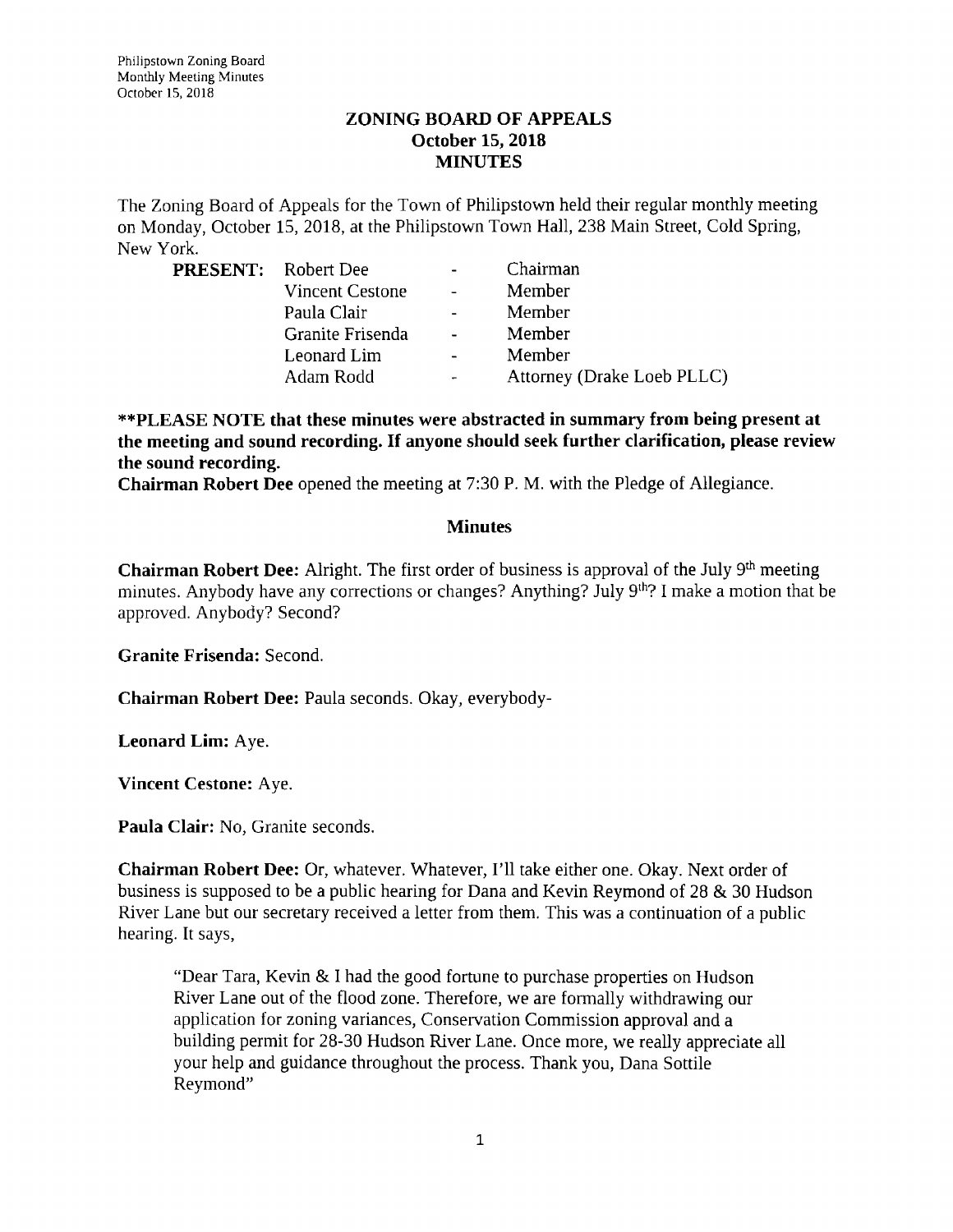So that's been withdrawn.

### **Betsy A. Haddad TM# 72.17-1-14 Appeal # 919 19 Lake Celeste Drive, Garrison**

**Chairman Robert Dee:** Okay. Next order of business is, new business is for completion, 19 Lake Celeste Drive, Garrison, Betsy Haddad. Now the application proposes a <sup>1</sup> story addition, approx. 8' x 10.5' (heated), requiring a front yard variance where 60' is required and 23.17' is proposed. The proposed covered porch (unheated) requires a front yard variance where 60' is required and 36.45' variance is proposed and also requires a rear yard variance where 50' is required and 39.94' is proposed. The proposed open wooden deck and steps require a rear yard variance where 50' is required and 39.39' is proposed. The project would also increase impervious surface coverage to 25.07% where 10% or less is required and is currently, at this point in time, is 22.24%.

**Leonard Lim:** I got 22.4.

**Chairman Robert Dee:** 22 point what?

**Leonard Lim:** Point 4. You said 25?

**Chairman Robert Dee:** 22.24.

**Leonard Lim:** Okay, yeah.

**Chairman Robert Dee:** Right?

**Leonard Lim:** Yeah.

**Chairman Robert Dee:** Okay. Who's going to speak for the applicant, or? You want to speak?

**Betsy Haddad:** I can start.

**Chairman Robert Dee:** Sure. Okay. This, just briefly what you're looking to do. Because tonight, let me explain to you what, how this procedure works. Tonight, we look at the application we see if we have all the information. If there's any information missing we'll tell you and we'll give you a chance to provide it. If we deem the application complete, we'll set it for a public hearing next month. Okay?

### **Betsy Haddad:** Okay.

**Chairman Robert Dee:** And then a public hearing. And your neighbors will be sent letters and so on and so forth, you know, about what you're trying to do and if they want to hear, you know, take a look at the plans at Town Hall they can or if they want to come here and, you know, speak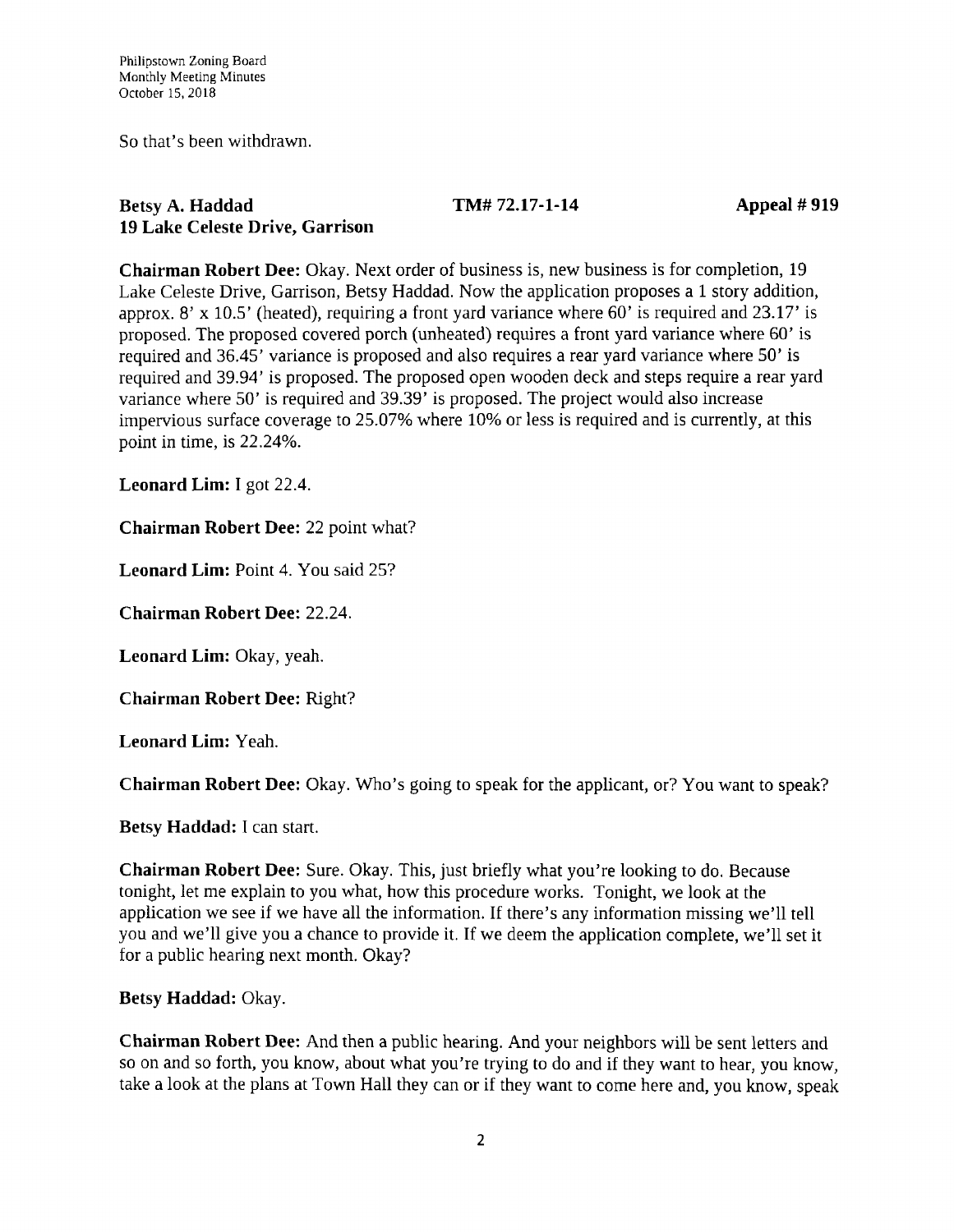Philipstown Zoning Board Monthly Meeting Minutes October 15, 2018

their peace, I guess, or something, or have any concerns, they are allowed to. Then at the end, at the public hearing, we'll vote whether to approve or not. Okay?

**Betsy Haddad:** Okay. **Chairman Robert Dee:** You understand?

**Betsy Haddad:** Okay.

**Chairman Robert Dee:** Alright. Now you want to say something? No?

**Betsy Haddad:** <sup>I</sup> just want to say that, hello and I'm Betsy and this house hasn't been renovated, <sup>I</sup> bought it a few years ago and it hasn't been renovated, looks to me like for 30 some years, I'm not sure. But, it's in need of repair and I have adult children and I- they don't live in the town here but I really wanna have a nice place for them to come visit so I just want to do a few little changes.

**Chairman Robert Dee:** Okay.

**Betsy Haddad:** Yes, and Joanne Tall, this is Joanne Tall, architect.

**Chairman Robert Dee:** Okay.

**Betsy Haddad:** And she has come up with some really nice ideas.

**Chairman Robert Dee:** Okay. And she can explain it to us. Your house right now is only a little, 1,000 square feet I think right? 1021 or something?

**Joanne Tall:** Yes.

**Leonard Lim:** And what's the square footage going to?

**Joanne Tall:** It's, it's currently 1021 square feet and it's going to 1097 square feet.

**Chairman Robert Dee:** 1021 you're going to 1097. Okay. Now how many variances are you looking for here, 3 or 4?

**Joanne Tall: Umm-**

**Chairman Robert Dee:** I see-

**Joanne Tall:** There's a couple of front yards, there's a couple of rear yards.

**Chairman Robert Dee:** Alright.

**Joanne Tall:** And impervious surface so, umm-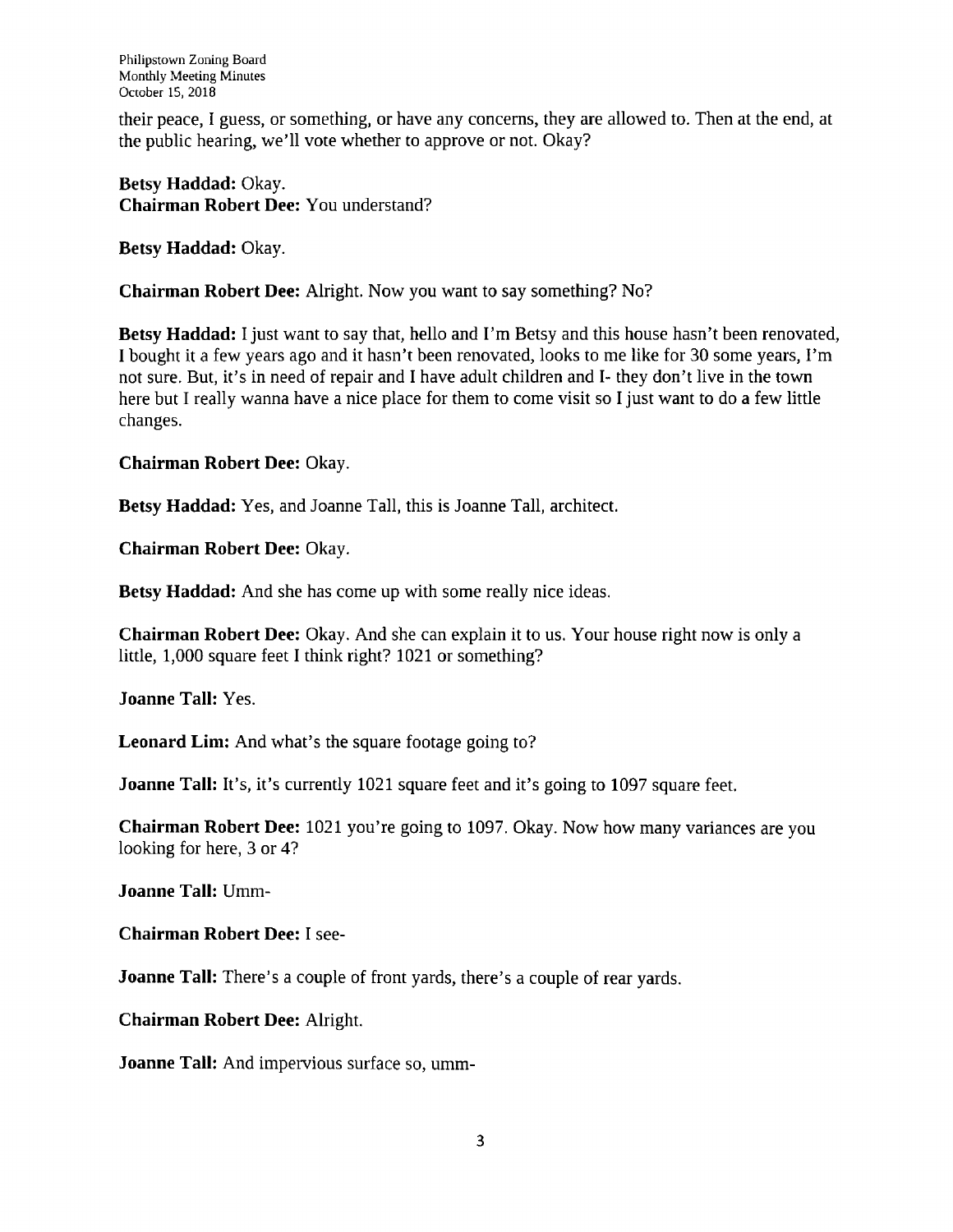Philipstown Zoning Board Monthly Meeting Minutes October 15, 2018

**Chairman Robert Dee:** Well you're gonna need one, let's start from the beginning. You're gonna need one for the 8' by 10' heated addition. The heated addition's gonna be in the front of the house I guess?

**Joanne Tall:** Umm, do you have a site plan?

**Chairman Robert Dee:** Yeah. Go ahead.

**Joanne Tall:** Can I point it out?

**Chairman Robert Dee:** Sure.

**Joanne Tall:** Here's Lake Celeste Drive and it's this little, finely hashed area, right here.

**Chairman Robert Dee:** Okay.

**Joanne Tall:** This is just interior alterations. This is existing and this is a new front open porch, covered, but open railing.

**Chairman Robert Dee:** Okay.

**Joanne Tall:** Just-

**Chairman Robert Dee:** It's on the front of the road, basically. It-

**Joanne Tall:** Yes.

**Chairman Robert Dee:** It fronts the road is what I'm trying to say.

**Joanne Tall:** The entire house is on the front yard setback.

**Chairman Robert Dee:** Okay.

**Joanne Tall:** And-

**Chairman Robert Dee:** It looks like there's, <sup>a</sup> variance - it looks like there's <sup>a</sup> lot of variances already, you know, under-

**Joanne Tall:** Well it's preexisting nonconforming. I mean-

**Chairman Robert Dee:** Yeah, right. The whole lot is nonconforming.

**Joanne Tall:** Yeah. The lot is undersized. As you can see, this little triangle shape here is the only as-of-right building area, which is 800 and some odd square feet, which is-

**Chairman Robert Dee:** Right.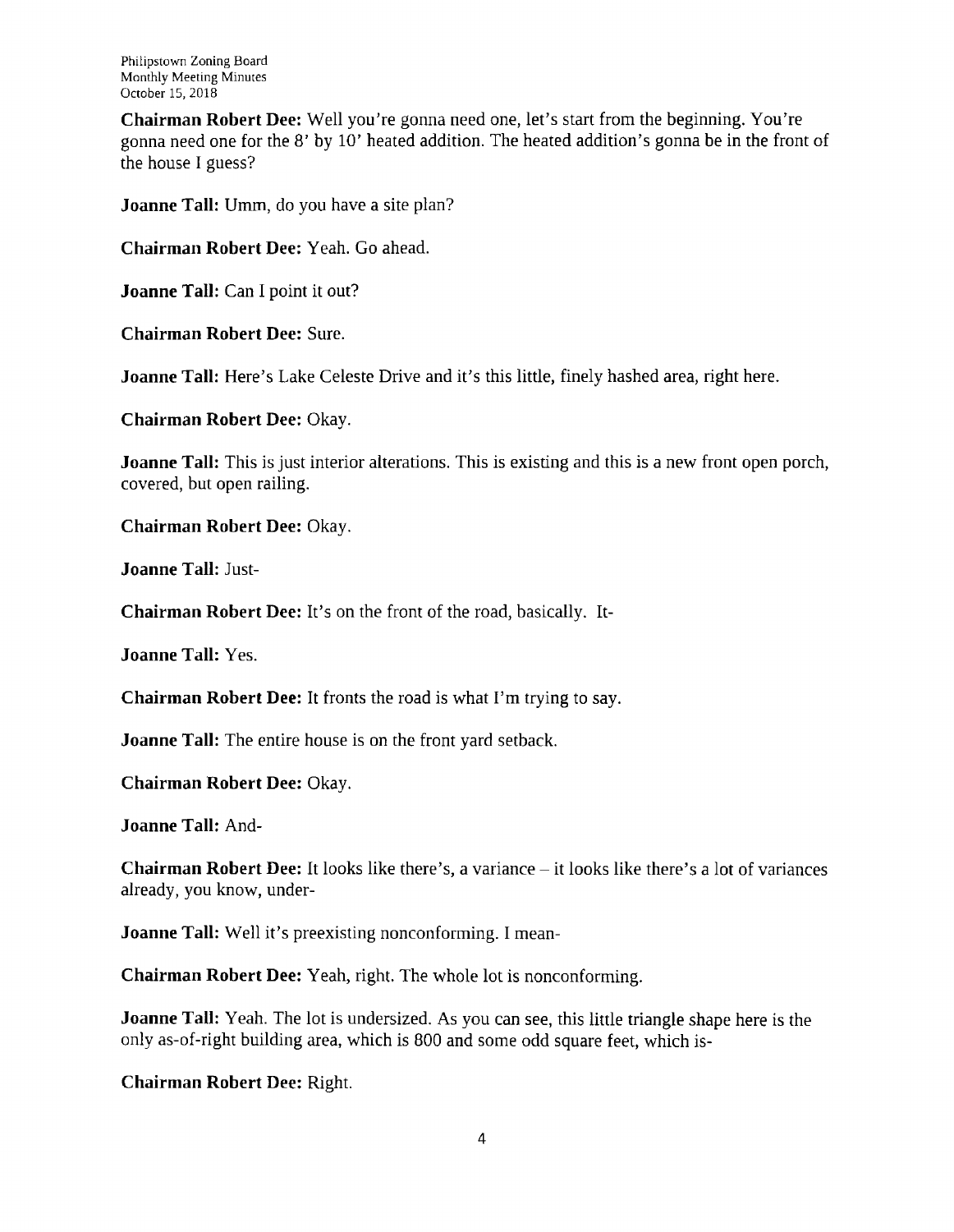**Joanne Tall:** -not really buildable.

**Chairman Robert Dee:** Right. Alright, so the first variance would be for that front heated area, right?

**Joanne Tall:** Yeah, so you're treating heated space and covered porch separately.

**Chairman Robert Dee:** Right, correct, yeah.

**Joanne Tall:** Oh, okay.

**Chairman Robert Dee:** There'll be, yeah, from what my understanding is, he wants separate-Tara, right? He's looking for pretty much separate variances?

**Tara Percacciolo:** Yeah.

**Chairman Robert Dee:** Yeah, okay. So, so that would be the first one. So the first one would be where 50- where 60 feet is required, alright-

**Joanne Tall:** Yes.

**Chairman Robert Dee:** -and proposed, 23 is proposed.

**Joanne Tall: 23.17.**

**Chairman Robert Dee:** Point 17. How much is there now?

**Joanne Tall: 24.4.**

**Chairman Robert Dee:** Okay, so you're already into it. I mean-

**Joanne Tall:** Yeah.

**Chairman Robert Dee:** Yeah, alright. So, so you're only looking for a couple of feet <sup>I</sup> guess is what I'm trying to say.

**Joanne Tall:** Yeah. Yes.

**Chairman Robert Dee:** Right.

**Adam Rodd:** Well, on the front yard it's not even a couple feet.

**Granite Frisenda:** It's like a foot.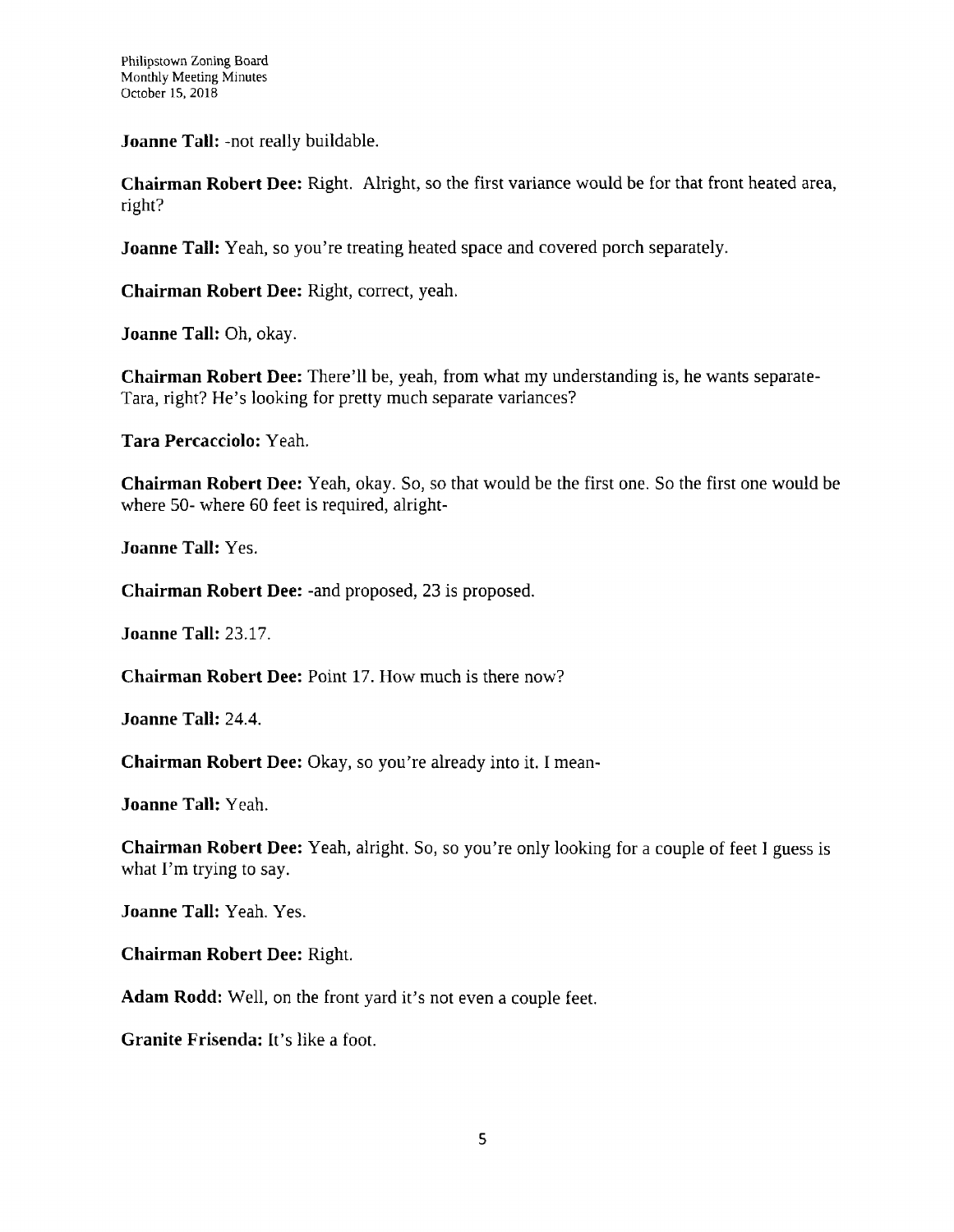**Adam Rodd:** It's, you're going from, 24.4 is the setback, as I read, and jump in if I'm wrong, and the proposed on the front yard is 23.17.

**Joanne Tall:** Correct.

**Adam Rodd:** So-

**Joanne Tall:** To center line of traveled way.

**Adam Rodd:** Not even 2 feet.

**Joanne Tall:** Yeah.

**Chairman Robert Dee:** Okay.

**Joanne Tall:** Exactly. And we sort of had to do this small addition to make it remain a 3 bedroom because it is a 3 bedroom and there's just one bathroom so we snuck a little powder room which sort of moved a bedroom over, so.

**Chairman Robert Dee:** Okay.

**Joanne Tall:** We did what minimal it took to get like a twin or full-size bed. It doesn't take a queen or definitely not a king.

**Chairman Robert Dee:** Okay, so that's the first variance. That's gonna be 8' by 10.5' right?

**Joanne Tall:** Yes.

**Chairman Robert Dee:** And that'll be attached to the house, to the existing house.

**Joanne Tall:** Correct.

**Chairman Robert Dee:** Okay.

**Joanne Tall:** In fact, the roof line will just continue.

**Chairman Robert Dee:** Right. Now the next one is the proposed covered porch. Is there a covered porch there now?

**Joanne Tall: No, no-**

**Chairman Robert Dee:** Okay.

**Joanne Tall:** There is no front door to this house anymore. It had been removed-

**Chairman Robert Dee: Okay.**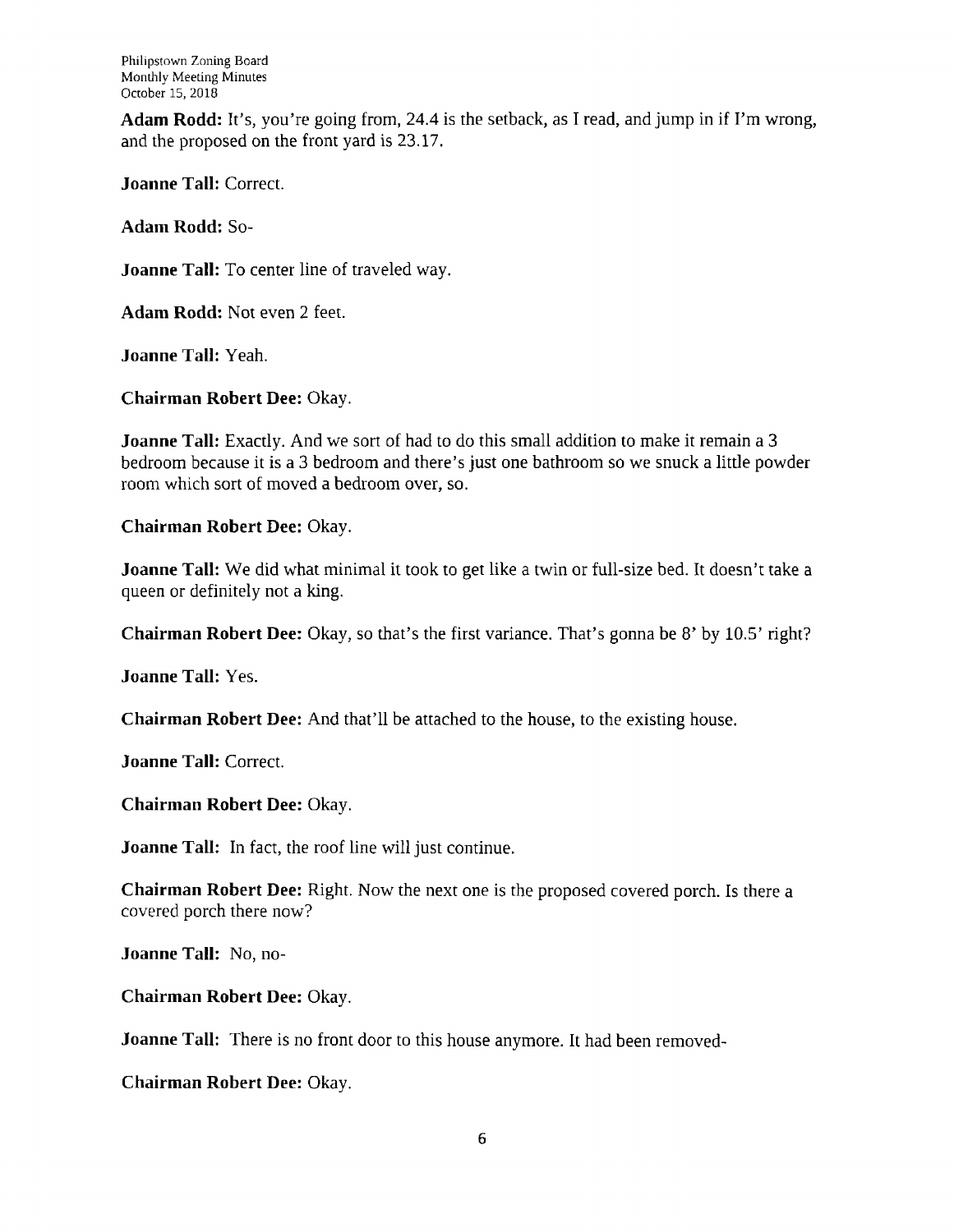**Joanne Tall:** And somebody put the kitchen where the front door is?

**Chairman Robert Dee: Okay.**

**Joanne Tall:** And so, you only enter through, currently, the deck. And it's got one door to the exterior so we thought if we made a entrance towards the driveway and the road it'd be a better situation and therefore, a covered porch.

**Chairman Robert Dee:** Okay so the covered porch is gonna be -

**Leonard Lim:** How big is the porch?

**Joanne Tall:** Let me flip to my-

**Leonard Lim:** The covered porch.

**Joanne Tall:** The covered porch. Alright, one moment and I will have that for you. It is – the whole width of the building which is 21 feet 3.5 inches. And it sticks out from the building, the depth is, let's call it 9 foot,  $\frac{3}{4}$  of an inch. It has to do with the, where the-

**Chairman Robert Dee:** Alright, you're gonna have to get the exact.

**Joanne Tall:** Yes. Yeah, it's 9 feet and-

**Chairman Robert Dee:** You don't need them tonight but I'm saying-

**Joanne Tall:** Yes.

**Chairman Robert Dee:** We can't go, you're not gonna go down and get a building permit with saying 9 and then some, you know what I mean, you're gonna have to have.

**Joanne Tall:** Yeah. Absolutely.

**Chairman Robert Dee:** <sup>I</sup> mean even at 20, you know, even, you're saying 21 3 *Vi* you know because he's gonna measure it so you gotta make sure what, you know.

**Joanne Tall:** Oh absolutely.

**Chairman Robert Dee:** If you need that other half an inch ask for it now, is what I'm trying to say.

**Joanne Tall:** Okay.

**Chairman Robert Dee:** Okay? You know it's, before you come the next time because I don't want to hold you to the  $16<sup>th</sup>$  of an inch.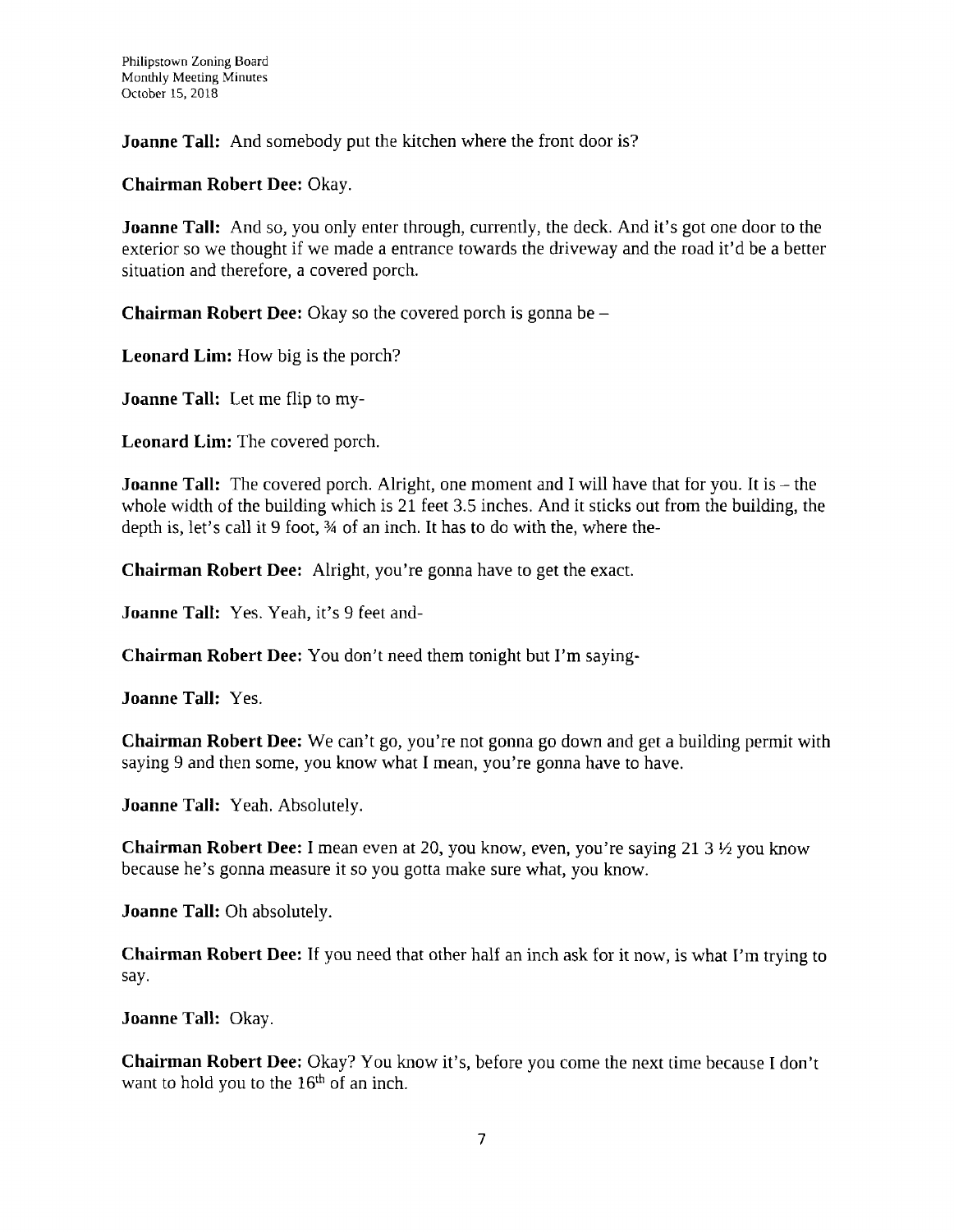Philipstown Zoning Board Monthly Meeting Minutes October 15, 2018

**Joanne Tall:** Okay.

**Chairman Robert Dee:** Okay?

**Joanne Tall:** Okay.

**Chairman Robert Dee:** I just wanna make sure. Because he'll measure and you know.

**Adam Rodd:** The dimensions are on your plan. Correct? The addition?

**Joanne Tall:** Correct.

**Chairman Robert Dee:** Is the 9 foot 1 on there?

**Joanne Tall:** Umm, 9-foot 34 but can we call it 9-foot <sup>1</sup> inch?

**Chairman Robert Dee:** Okay, yeah make those, change those a little bit so when, next time, you know. It's probably easier to make it 9-foot <sup>1</sup> inch than 0.03 or something like that.

**Joanne Tall:** Correct.

**Chairman Robert Dee:** That would be my suggestion.

**Joanne Tall:** Correct.

**Chairman Robert Dee:** Okay. And what's there now, the, okay, so the front yard variance requires, the porch is gonna need a front yard, right? Covered porch?

**Joanne Tall:** Yes.

**Chairman Robert Dee:** Okay.

**Joanne Tall:** It is in the front yard.

**Chairman Robert Dee:** Okay where 60 feet is required-

**Joanne Tall:** Correct.

**Chairman Robert Dee:** And 36.45 is proposed. So, so you're already into the 60 foot, right?

**Leonard Lim: Yup.**

**Chairman Robert Dee:** The house itself.

**Joanne Tall:** Yes.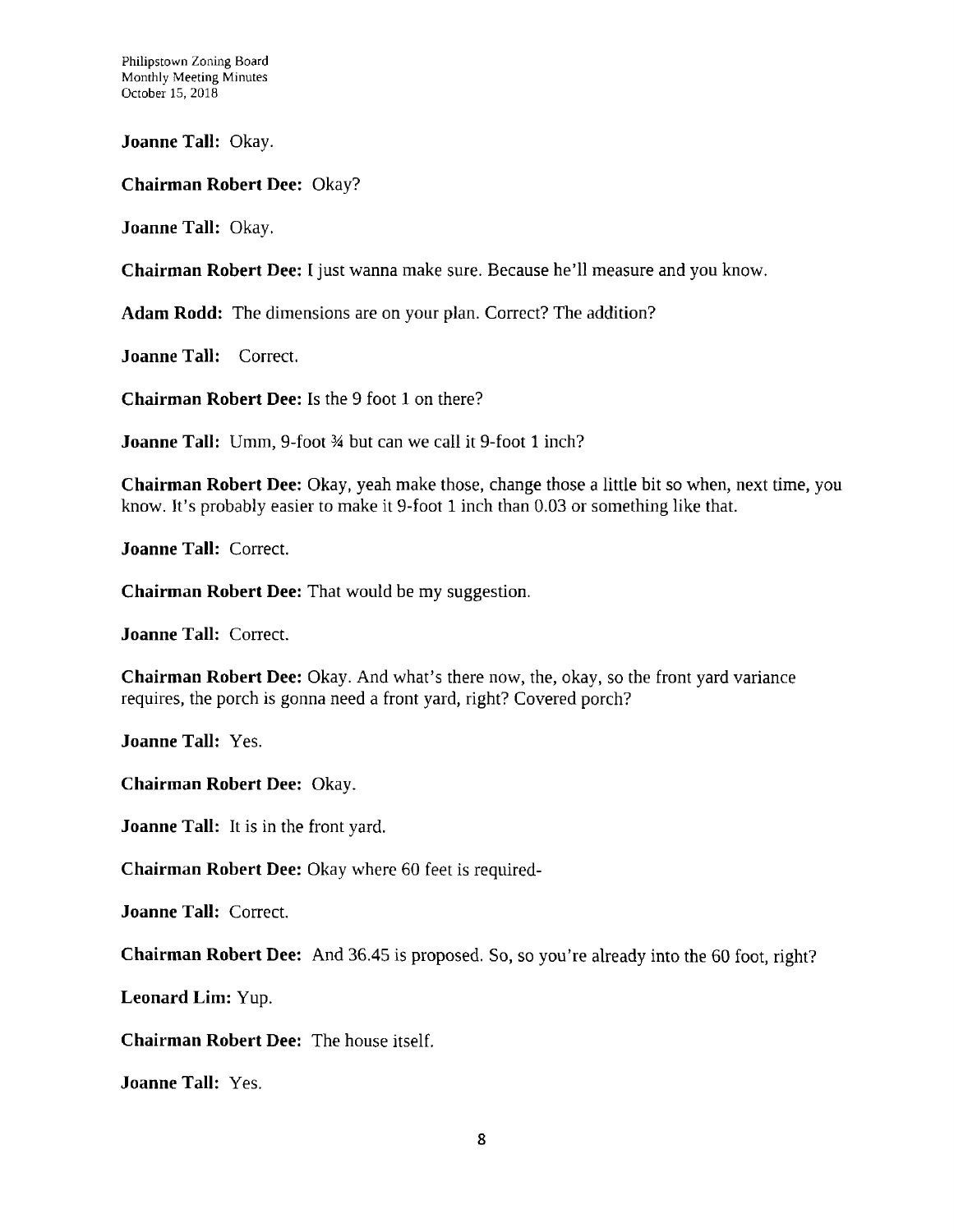**Adam Rodd:** I'm a little confused. I don't see the, where do you see the setback of 36? Cuz that's not on the legal notice.

**Tara Percacciolo:** There is no legal notice. It-

**Adam Rodd:** As I understand it the, the rear yard setback that we currently have is 4.7.

### **CROSSTALK - INAUDIBLE**

**Betsy Haddad: ..** .there's a shared well with across the road.

**Chairman Robert Dee:** So, you share a well, one second, you share a well and septic?

**Betsy Haddad:** No, I have a septic tank in my front yard. It, it's, it might be on the survey.

**Chairman Robert Dee:** Okay.

**Leonard Lim:** I don't, don't see it.

**Chairman Robert Dee:** It's gotta be on the survey.

**Betsy Haddad:** Is the septic on the survey? It's right in front of the kind of existing bathroom.

**Chairman Robert Dee:** Let's take a look.

**Joanne Tall:** Yea, he has the exposed tank cover located.

**Chairman Robert Dee:** Yes, he does, exposed septic tank cover. Okay, now where are we with the covered porch, right. Is that in the front?

**Joanne Tall:** Yeah, the 36.45 is the front yard.

**Chairman Robert Dee:** Okay.

**Joanne Tall:** And-

**Chairman Robert Dee:** So, the variance you're asking for is?

**Tara Percacciolo:** According to Greg's denial letter they need 2 variances for the covered porch, a front yard and a rear yard.

**Chairman Robert Dee:** A front yard and a rear yard.

**Tara Percacciolo:** I believe because of the way the parcel is shaped.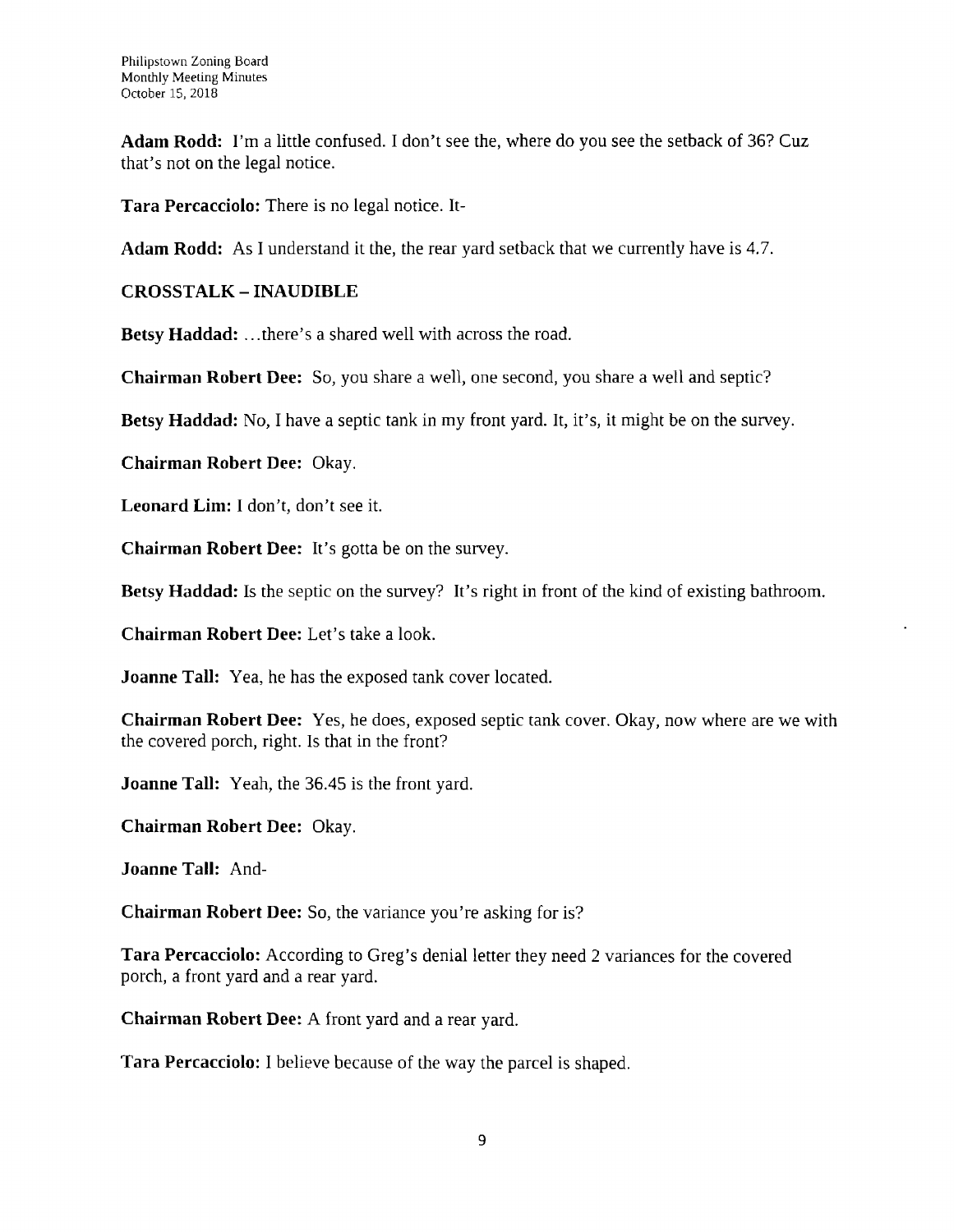**Chairman Robert Dee:** Because of the way the property's shaped?

**Tara Percacciolo:** Cuz it kind of comes up and then goes back out so it's got 2 separate rear yards technically?

**Chairman Robert Dee:** Oh, okay I see what you're talking about. Yeah.

**Tara Percacciolo:** That's how Greg explained it to me.

**Joanne Tall:** If you see, this rear yard line extended, it goes through that porch.

**Chairman Robert Dee:** Oh, okay. Alright.

**Joanne Tall:** And you see that little 39.94 rear yard then the front yard. Front yard and rear yard.

**Chairman Robert Dee:** Because of the way the property is shaped.

**Leonard Lim:** Show me again.

**Chairman Robert Dee:** They're talking about, no not that one. This one here. They're talking about the way the property is shaped.

**CROSSTALK - INAUDIBLE**

**Betsy Haddad:** You know, one thing I didn't mention is that <sup>I</sup> live in the house in the backyard.

**Chairman Robert Dee:** I'm sorry?

**Betsy Haddad:** It's 15- that house, my residence, is in the backyard. I forgot to mention that.

**Paula Clair:** What's that?

**Chairman Robert Dee:** Your house is -

**Leonard Lim:** Where is it?

**Betsy Haddad:** So, this is 19-

**Chairman Robert Dee: Lot 7?**

**Betsy Haddad:** Lake Celeste. Uh I don't know if it's plot 7.

**Leonard Lim:** On the map. You got numbers here.

**Joanne Tall:** If-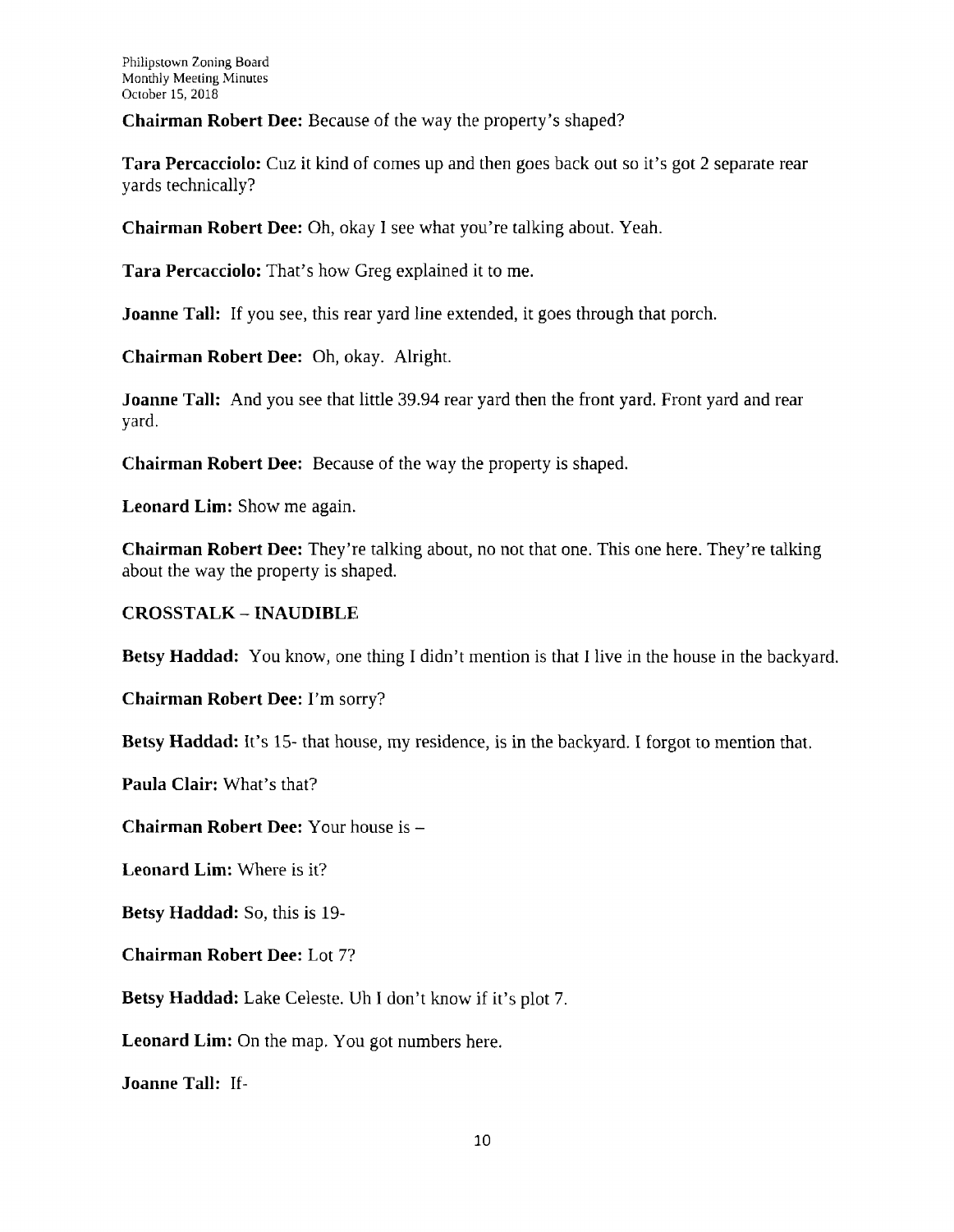**Chairman Robert Dee:** She's in 7?

**Leonard Lim:** You're living on, in 7.

**Betsy Haddad:** I'm in the one that has the shared driveway.

**Leonard Lim:** There's no house here on (inaudible). I don't, I don't see a house here.

**Joanne Tall:** Well, we're only applying for a variance for this property. So, um-

**Leonard Lim:** <sup>I</sup> know but I just would like to know where the house was because you're still gonna be how close to that house?

**Joanne Tall:** Okay. Here is the house she lives in, A, parcel A.

**Chairman Robert Dee:** Okay.

**Joanne Tall:** This is the parcel in question.

**Chairman Robert Dee:** I got it. Okay.

**Leonard Lim:** Okay.

**Chairman Robert Dee:** Alright.

**Joanne Tall:** They share the right-of-way to get into the other-

**Chairman Robert Dee:** The right-of-way is, right, right. I saw the right-of-way in the deed, right, okay.

**Joanne Tall:** Okay.

**Chairman Robert Dee:** So, you don't live in this house now?

**Betsy Haddad:** No.

**Chairman Robert Dee:** Oh, cuz you're trying to fix it up for people to visit. Your children or something like that.

**Betsy Haddad:** Yes, and I'm studying homeopathy and one day <sup>I</sup> might like to have a little practice there.

**Chairman Robert Dee:** Okay. Alright. That makes a little more sense now because it was a little, quite hard to understand what you're trying to do here.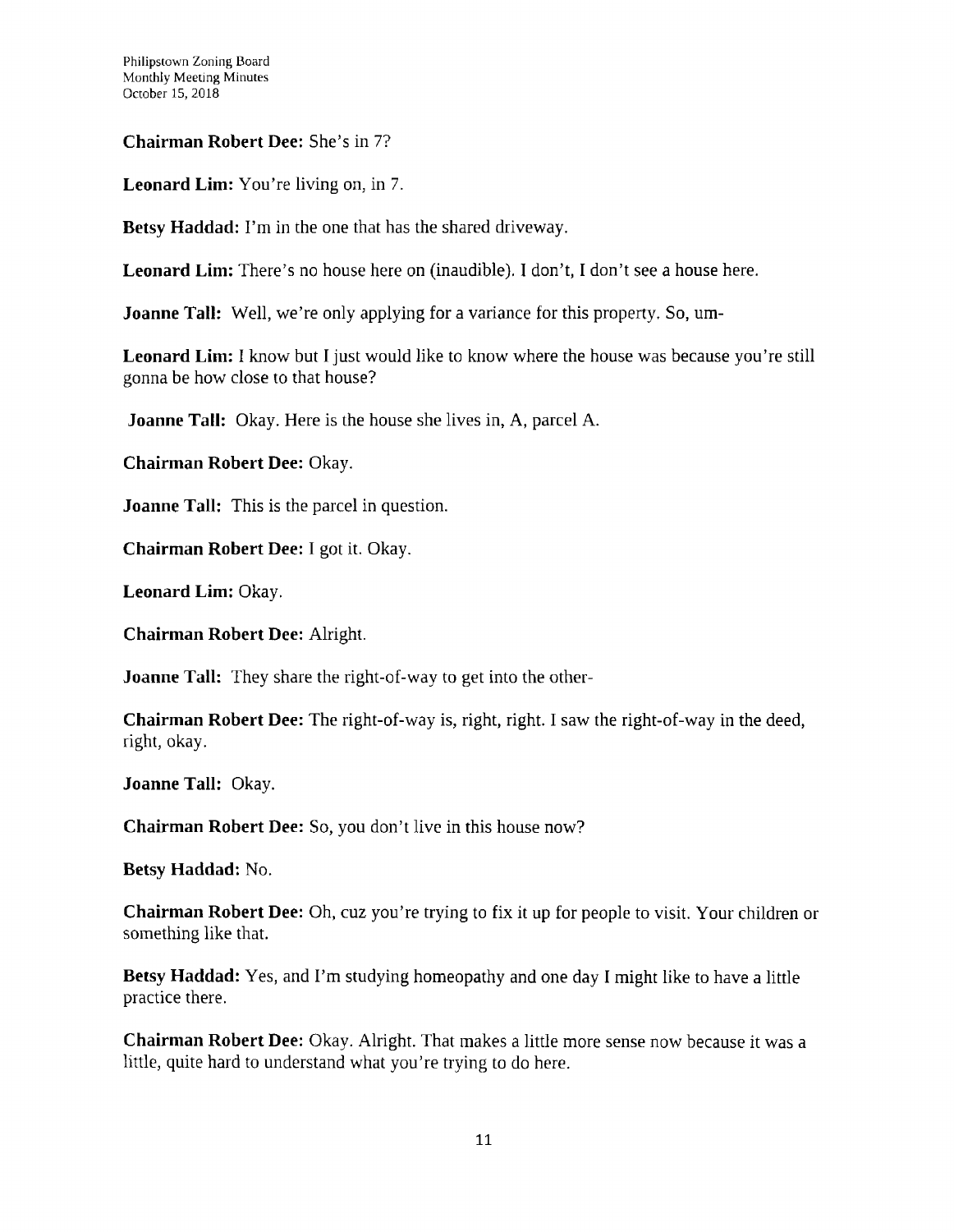**Betsy Haddad:** I'm sorry I didn't say that straight up.

**Chairman Robert Dee:** No, no problem, no problem. Okay. Now, okay, so we got 3 variances. The 3<sup>rd</sup> variance again explain to me is for the rear yard because the line goes there, right? Is that what we're saying Tara? Because of the way the property line goes?

**Tara Percacciolo:** According to, yeah let me see here.

**Chairman Robert Dee:** According to-. Okay, the proposed covered porch requires a front yard variance where 60 feet is required and it is proposed and also requires a rear yard variance where 50 feet is required and 39.94 is proposed. Oh, I guess they're saying because the way that the line goes to the house-

**Joanne Tall:** And this is the corner to the front and here's the corner to the back.

**Tara Percacciolo:** Yes.

**Chairman Robert Dee:** -the line goes to the house.

**Leonard Lim:** So basically, she couldn't build anywhere.

**Adam Rodd:** They're just measuring that distance from the rear corner of the proposed covered porch.

**Chairman Robert Dee:** Right.

**Paula Clair:** He has a different, he has-

**Chairman Robert Dee:** Proposed no wood deck steps, porch.

**Tara Percacciolo:** Is it one of the other plans?

**Paula Clair:** <sup>I</sup> don't think so.

**Adam Rodd:** It's on the site plan.

**Chairman Robert Dee:** Yeah, it's on the site plan. Here, look here.

**CROSSTALK -INAUDIBLE**

**Paula Clair:** Doesn't matter.

**Chairman Robert Dee:** Alright, so that's-

**Leonard Lim:** Yeah but, is this an interior alteration or is this an addition?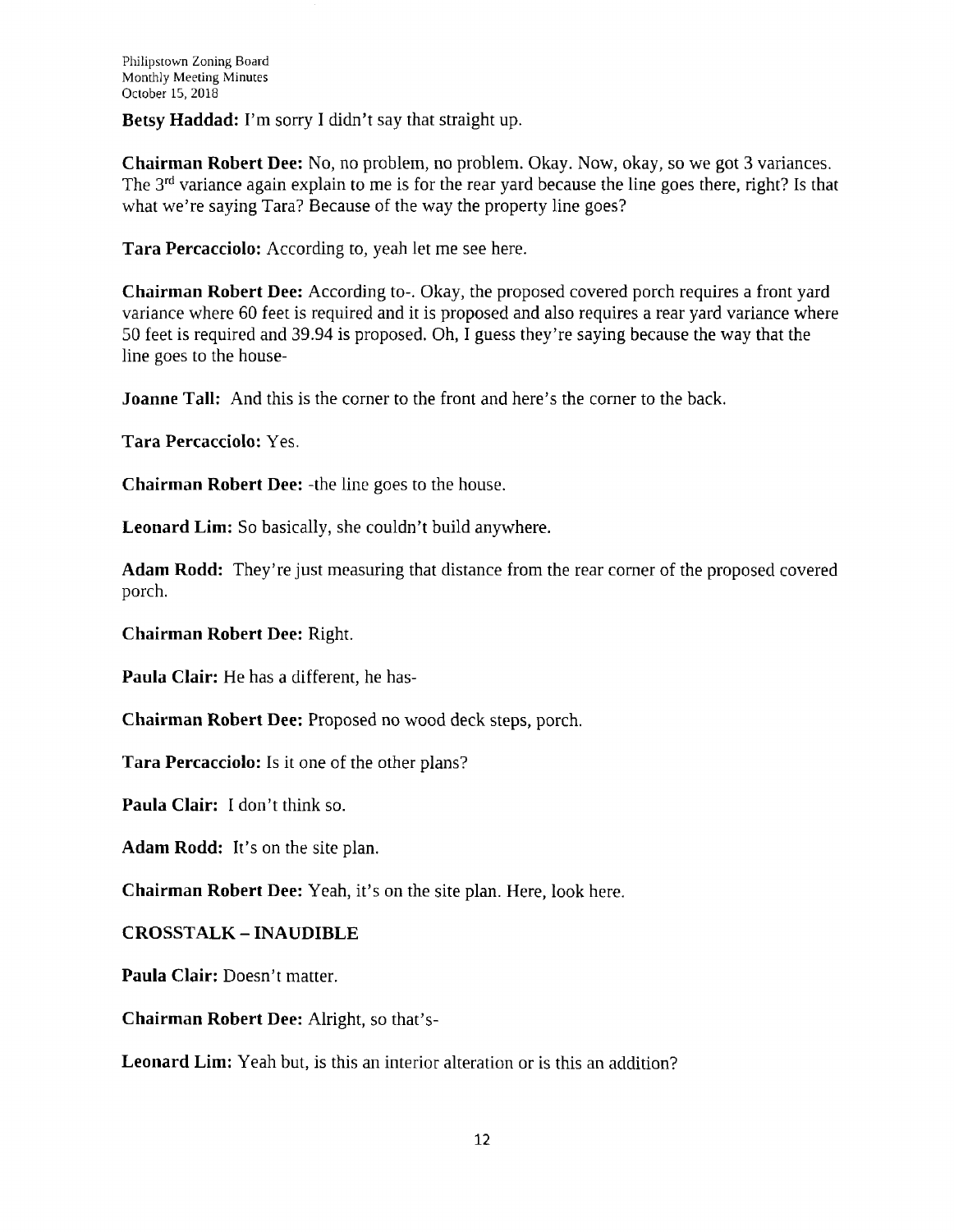**Joanne Tall:** Both.

**Chairman Robert Dee:** Well, it's, it says, you have it here interior alteration but actually <sup>I</sup> guess it's an addition.

**Leonard Lim:** It's an addition, it's not an alteration.

**Chairman Robert Dee:** In the front, the first one.

**Joanne Tall:** No, no. This is interior but this is addition, this other hatch, over here, proposed one-story, wood-frame addition. Over here.

**Chairman Robert Dee:** Okay. Oh, I see. Proposed one-story, wood-frame addition, heated.

**Leonard Lim:** Addition. Okay, so addition's on this side, alterations in the front. Okay.

**Chairman Robert Dee:** Right.

**Joanne Tall:** And the porch is on the opposite side.

**Chairman Robert Dee:** Oh, okay.

**Joanne Tall:** The alteration is just mapping out where the majority of the alteration is on the interior.

**Chairman Robert Dee:** Okay. Alright, I see now. Yeah, it's a little confusing to me. Alright so, you have it on the site here. Okay. Alright so that's 3. What else do we need, let's see. And then a proposed open wood deck and steps require a rear yard variance where 50' is required and 39.39' is proposed. Is that-

**Joanne Tall:** Correct.

**Chairman Robert Dee:** So, then the deck is in the back.

**Joanne Tall:** That's this dimension.

# **CROSSTALK - INAUDIBLE**

**Joanne Tall:** This is the proposed open deck.

**Chairman Robert Dee:** Okay. Is there a CO for this house? Is there a Certificate of Occupancy?

**Joanne Tall:** Yes. It's in-

**Chairman Robert Dee:** Alright, if it's in there okay.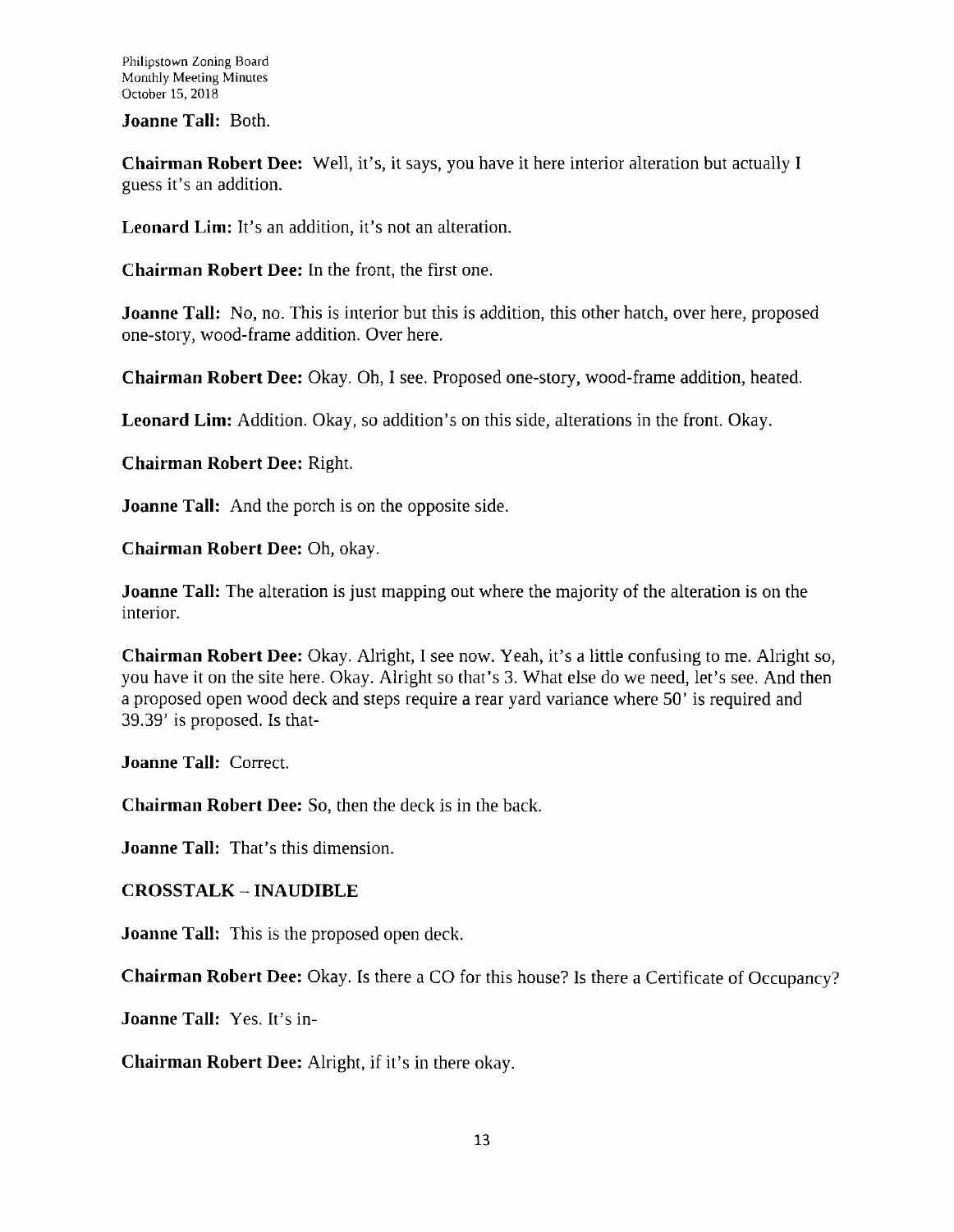**Joanne Tall:** It's in the package.

**Chairman Robert Dee:** Okay good. So, so that's for the rear yard. That's for the steps and the deck there. And then, oh I see what it needs, okay. 5. So what you're looking at is 5 variances. That fourth one would be for the rear yard and the steps and the fifth one would be for the impervious surface coverage.

**Joanne Tall:** Correct.

**Chairman Robert Dee:** The project would also increase impervious surface coverage to 25.07% where 10% or less is required and is currently 22.24%. So, you're only looking for like a 1% or you know 3% increase.

**Joanne Tall:** Correct.

**Chairman Robert Dee:** Because you already have 22%, right?

**Joanne Tall:** Correct.

**Leonard Lim:** And 10% is required. So, they're already at 22 and they're gonna go to 24.

**Chairman Robert Dee:** Already at 22 and they want to go to 25. That would be the fifth one. Okay.

**Leonard Lim:** And it's less than half an acre?

**Joanne Tall:** Correct. It's 0.463 acre. 0.4, a little under half an acre.

**Leonard Lim:** Under half an acre.

**Chairman Robert Dee:** Yeah. This is an old piece of property with an old house on it that's been there for years and-

**Leonard Lim:** Yeah, I understand.

**Joanne Tall:** Yeah and it's in 10-acre zoning so-

**CROSSTALK - INAUDIBLE**

**Chairman Robert Dee:** A little smaller than-

**Leonard Lim:** That's what I was trying to figure out. 10-acre zoning.

**Chairman Robert Dee:** Right, right. Cuz if you look around the area you can see the properties around it are much larger. So, this was, this has been there for a long time.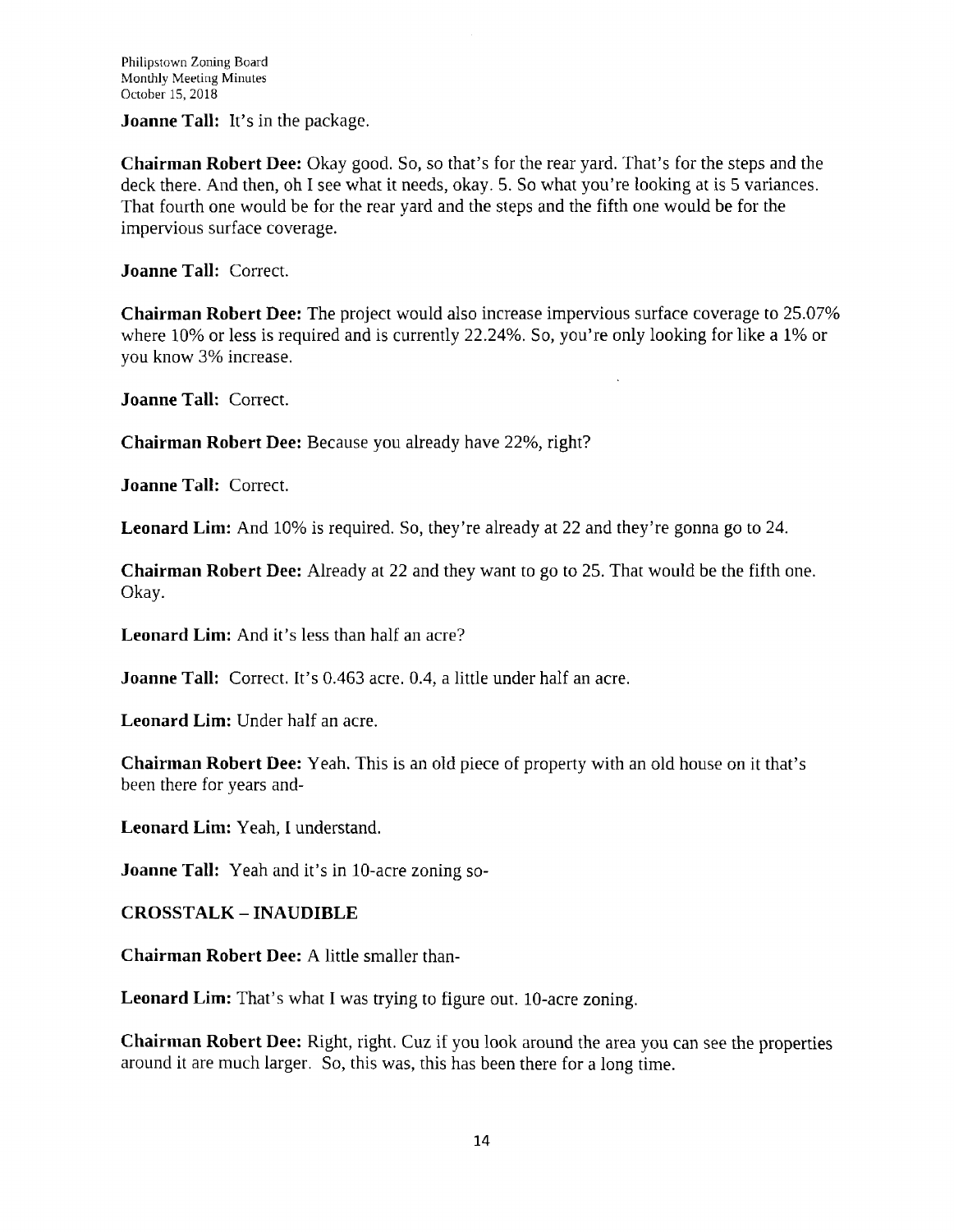**Joanne Tall:** Well it was originally a lake, summer house, cottage.

**Chairman Robert Dee: Right.**

**Leonard Lim:** A bungalow.

**Chairman Robert Dee:** There's a lot of those.

**Joanne Tall:** Where they have, you know, a common building, so the cottages were small.

**Chairman Robert Dee:** Right. There's a number of them up there like that.

**Joanne Tall:** Yeah. Wonderful neighborhood.

**Chairman Robert Dee:** Oh yeah.

**Leonard Lim:** Do you have any plans to merge the 2 lots?

**Betsy Haddad:** I didn't think of it. Why do you ask?

**Leonard Lim:** I want to know.

**Betsy Haddad:** Oh, I thought you were suggesting, you were saying-1 didn't think of it.

**Leonard Lim:** No, I want to know if you have any plans to merge the lot.

**Betsy Haddad:** I, no I don't have any intent.

**Leonard Lim:** Okay.

**Chairman Robert Dee:** Okay. I think we got everything that we need. We got the deed, we got the site plan, we got the 5 factors answers. Is there any questions, do we need any more information you think or anything before we set a public hearing? Any questions on it? Anything? Anybody?

**Leonard Lim:** Nope.

**Chairman Robert Dee:** No? Okay. Oh, now the question is- the next meeting is for November 12<sup>th</sup> but that's Veterans Day, right?

**Tara Percacciolo:** So, do you wanna deem that application complete or no?

**Chairman Robert Dee:** Oh, yeah, you're right,

**Adam Rodd:** I would just, you know, just formalize it. "I make a motion that we deem the application complete" and then second it.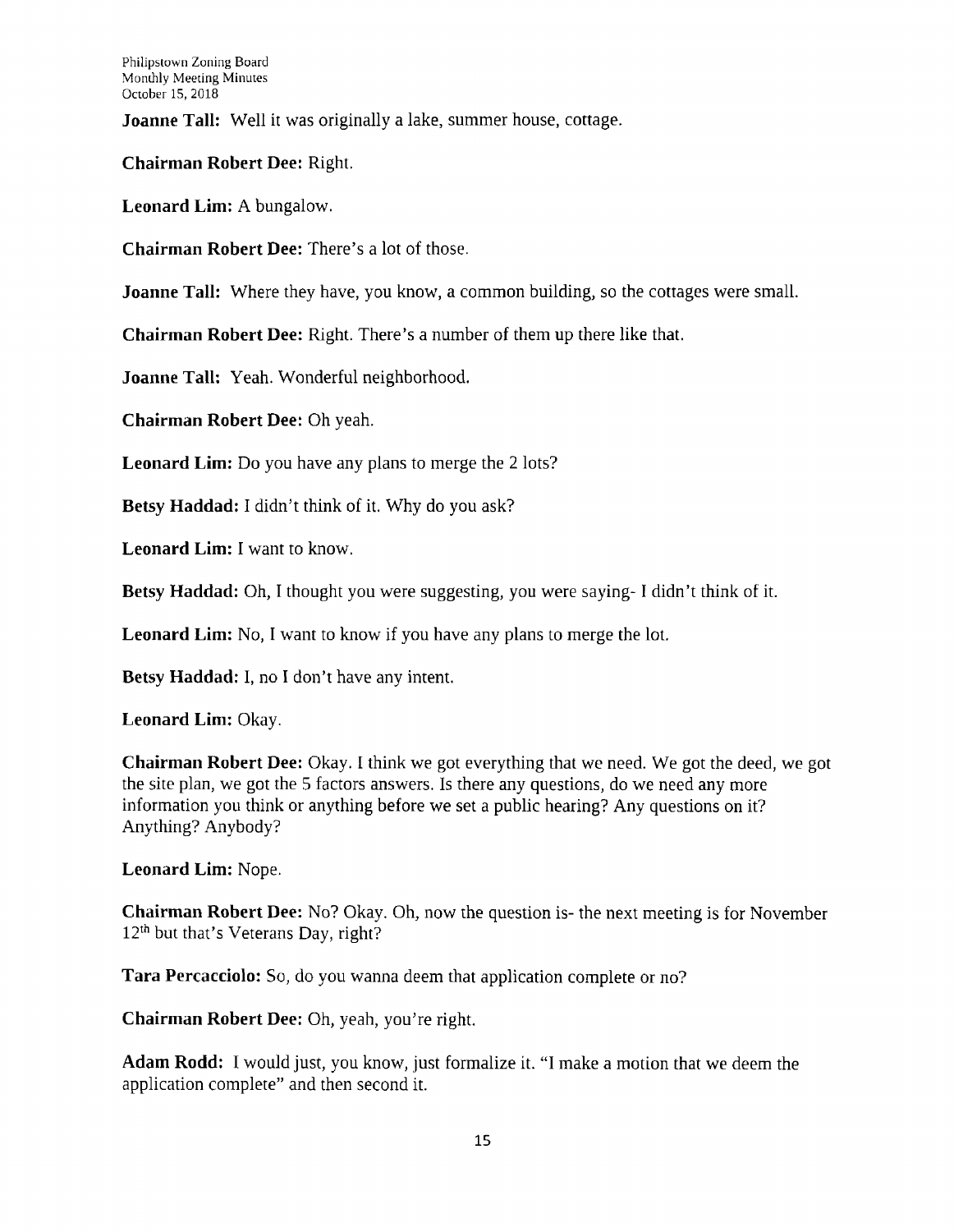**Chairman Robert Dee:** Yeah, alright. I'm trying to see, I'm trying to get the date when we're gonna go cuz we might have to change the date.

**Adam Rodd:** Whatever it is but we should just first deem it complete.

**Chairman Robert Dee:** Okay. Can I, at this time I make a motion that the application be deemed as complete.

**Leonard Lim:** I make the motion.

**Chairman Robert Dee:** Second?

**Paula Clair: I'll-**

**Chairman Robert Dee:** Second? Okay. All in favor?

**Paula Clair: Aye.**

**Leonard Lim:** Aye.

**Granite Frisenda:** Aye.

**Vincent Cestone:** Aye.

**Chairman Robert Dee:** Okay, the application's complete. Now we gotta see when we're gonna have the hearing. The 12<sup>th</sup> is Veterans Day. We can have it Veterans Day or we can have it the week before or the week after, it's up to the board. You're off Veterans Day, Tara?

**Tara Percacciolo:** That's, yeah, we're off the 12th. Veterans Day is technically the 11th but we get the 12th for it.

**Chairman Robert Dee:** Oh, you get off the 12th for it. So, you're working the 11th anyway.

**Tara Percacciolo:** Well the 11<sup>th</sup> is a Sunday. The 12<sup>th</sup> is a Monday so that's when it's observed. We're off that day.

**Chairman Robert Dee:** Okay. I don't have my calendar.

**Tara Percacciolo:** We could have it the week before on the 5<sup>th</sup> or the week after on the 19<sup>th</sup> or we can, according to Tina, I believe we can hold it that day, even if we're not here. She said it's been done before, so, it's your guys' call.

**Chairman Robert Dee:** Anybody got any suggestions?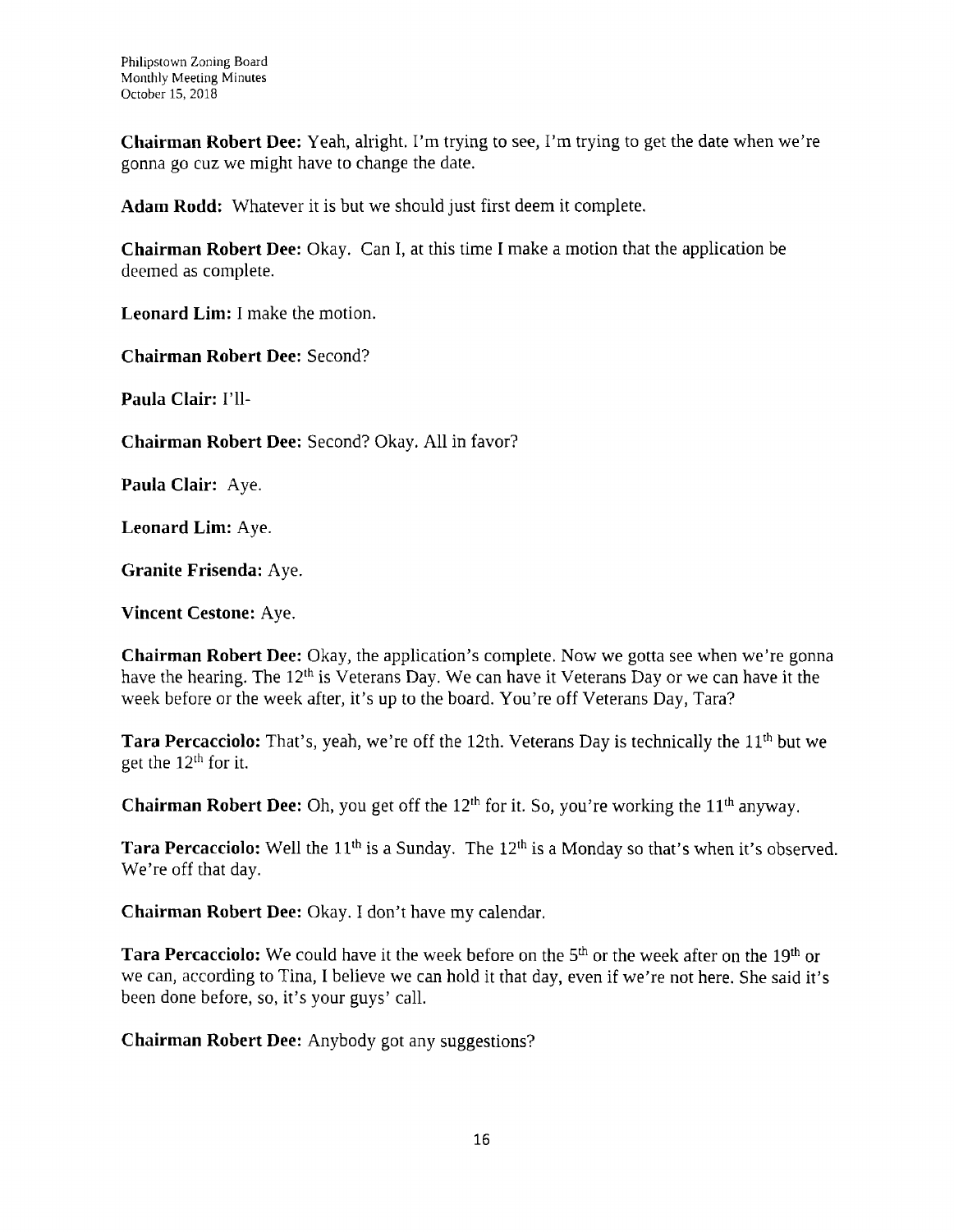**Adam Rodd:** I would, I mean it's up to you guys, I think the 5th works for me. Just easier for scheduling because the 3<sup>rd</sup> Monday there's another board. So normally we do second and fourth.

**Chairman Robert Dee:** Okay.

**Paula Clair:** Okay.

**Chairman Robert Dee:** Is the 5<sup>th</sup> enough time to get the notices out, the letters and everything else like that?

**Tara Percacciolo:** Yeah, as long as I get it- as long as I have it, I'll get it in to them by this weekend, it'll be published on the  $24<sup>th</sup>$  which gives us at least 10 days so that's good.

**Chairman Robert Dee:** October 24th so-

**Tara Percacciolo:** That gives me 13 days so it's good, as long as I get it in by this Friday then it's published on the  $24<sup>th</sup>$ .

**Chairman Robert Dee:** Do you have the names and all the addresses? Did she give it to you?

**Tara Percacciolo:** Yeah, I can generate it in my system.

**Chairman Robert Dee:** Okay.

**Leonard Lim:** November 5<sup>th</sup>?

**Chairman Robert Dee:** Does everybody agree, November 5<sup>th</sup>? Is that alright with everybody? Okay it'll be November  $5<sup>th</sup>$ , 7:30. And what happens now is the secretary is going to mail out, like I said, to your surrounding neighbors. Okay. Are you friendly with your neighbors or do you know your neighbors or?

**Betsy Haddad:** Yeah.

**Chairman Robert Dee:** I suggest that you tell them beforehand. You know, if you have a chance, you know, stop in and say listen, this is what I'm planning, you know, show them your plans. Sometimes when people get a letter in the mail they get panicky, you know what I'm trying to say? So, if they know before hand; it's nice to inform people. Just a suggestion, you do, you know, whatever you want.

**Betsy Haddad:** Thanks, that's a good idea.

**Chairman Robert Dee:** Okay. And. So we're gonna have a public hearing, November 5th, 7:30. And at that time, everybody will be notified, it'll be in the newspaper, you know, that we have a public hearing. We take care of that. And like I said, people come here and if they have any questions we'll try and answer their questions. And then we'll make a decision from there.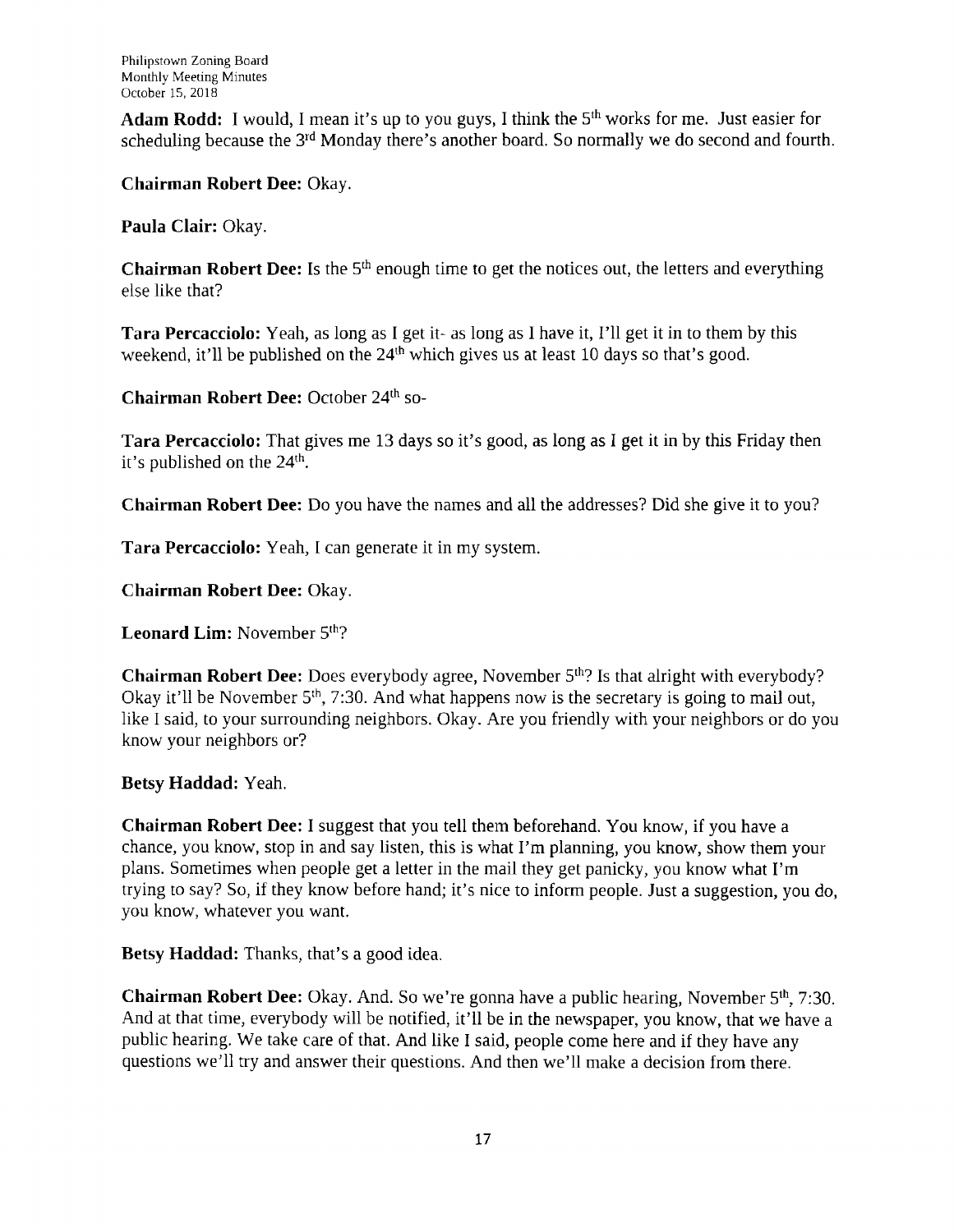Okay? You have any other questions I can help you with? Okay. You're all set. And square off those inches though, you know what I'm trying to say, if you can for the next meeting.

**Joanne Tall:** Yeah.

**Chairman Robert Dee:** You know, because you don't want to cut yourself down to l/16th of an inch, you know? Might have a bad tape measure that day, or something like that. Make it an even number.

**Joanne Tall:** Yeah.

**Chairman Robert Dee:** Any questions from anybody else? No? Okay. Can I get a motion-

**Leonard Lim:** Second.

**Chairman Robert Dee:** That the meeting be adjourned? Second. All in favor?

**Paula Clair:** Aye.

**Leonard Lim:** Aye.

**Granite Frisenda:** Aye.

**Vincent Cestone:** Aye.

**Chairman Robert Dee:** Aye. Okay. Thank you, goodnight.

# **(The meeting adjourned at 7:55 pm by a unanimous decision.)**

NOTE: These minutes were prepared for the Zoning Board of Appeals and are subject to review, comment, emendation and approval thereupon.

DATE APPROVED:

Respectfully submitted,

Tara K. Percacciolo **Secretary**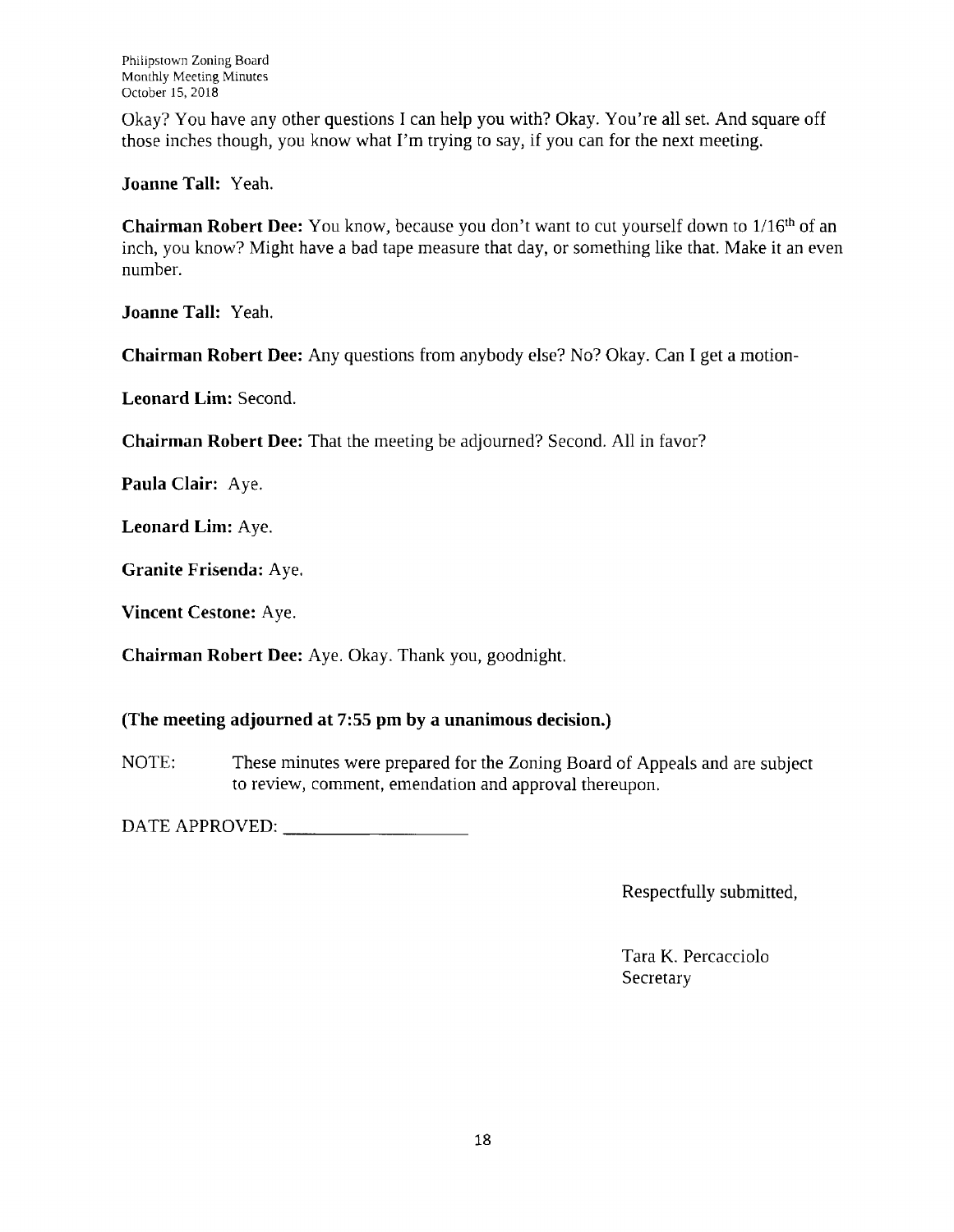NOTICE IS HEREBY GIVEN that a public hearing will be held by the Zoning Board of Appeals of the Town of Philipstown on Monday November 5, 2018 at 7:30 P.M. at the Philipstown Town Hall, 238 Main Street, Cold Spring, New York to hear the following appeal:

Betsy Haddad, 19 Lake Celeste Drive, Garrison, NY TM# 72.17-1-14. The applicant is seeking approval for a renovation/addition to an existing 1,021 square foot single family residence. The project consists of a 1 story addition approximately  $8' \times 10.5'$  (heated) requiring a front yard variance where 60' is required and 23.17' is proposed (currently 24.4'). The proposed covered porch (unheated) requires a front yard variance where 60' is required and 36.45' is proposed and also requires a rear yard variance where 50' is required and 39.94' is proposed. A proposed open wood deck and steps require a rear yard variance where 50' is required and 39.39' is proposed (currently 44.7'). The project will also increase impervious surface coverage from 22.24% to 25.07% where 10% or less is required. The property is approximately 0.463 acres and is located in the RC Zoning District.

At said hearing all persons will have the right to be heard. Copies of the application, plat map, and other related materials may be seen in the Office of the Building Department, 2 Cedar Street (behind the Town Hall), Cold Spring, New York,

Dated 10/19/18